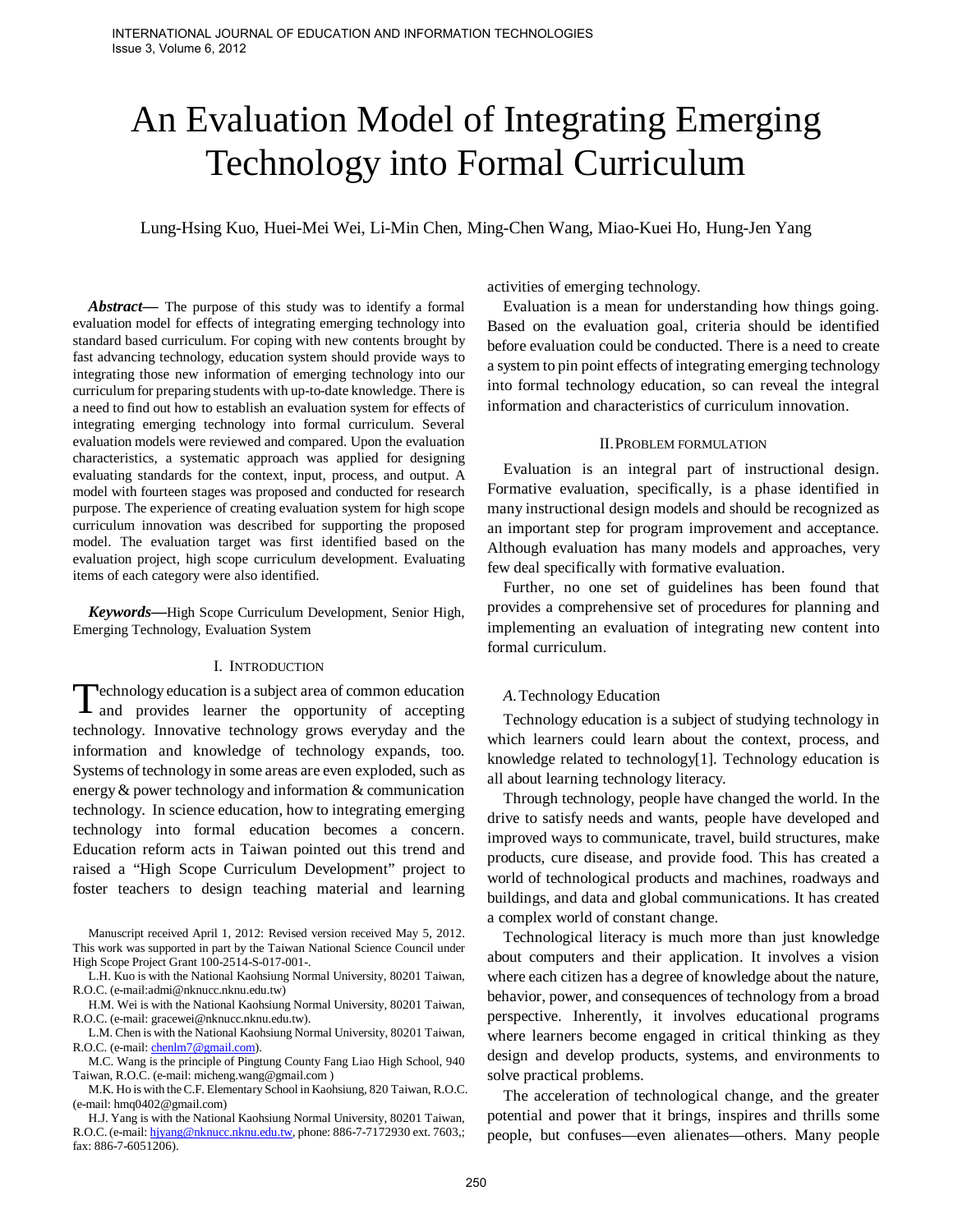#### INTERNATIONAL JOURNAL OF EDUCATION AND INFORMATION TECHNOLOGIES Issue 3, Volume 6, 2012

embrace technological change, believing that through technology their lives will be made easier. They see the growing ability to solve age-old problems ranging from food supply to education and pollution. Each technological advance builds on prior developments. Each advance leads to additional potentials, problems, and more advances in an accelerating spiral of development and complexity.

A rationale and structure for the study of technology has been presented here that should assure that everyone can gain the foundation they need to participate in and adapt to today's ever-changing technological world. These materials should be compatible with the emerging standards for technology education. It is hoped that this will encourage technology education leaders to develop new curriculum materials at the state and local levels.

Technology education, as presented here, must become a valued subject at every level.

People make decisions about technological activities every day. However, the growing complexity of technological systems means that all technological decision-making should include an assessment of the impacts and consequences of an implemented or proposed technological system.

All technological activity impacts humans, society, and the environment. Moreover, technological activity involves tradeoffs and risks. Decision makers should understand real vs. implied risks associated with technological developments.

Erich Bloch, past Director of the National Science Foundation, said that, "Technologically literate people should be able to read a newspaper or magazine article and react to those articles related to technology on a basis of some understanding, not on a basis of emotion." [16]



Fig. 1 Technology Universal Model, editing from ITEA[1].

#### *B.Formative Evaluation*

Dick et al. [2] distinguish between formatively evaluating one's own instructional materials and formatively evaluating externally selected materials. Many evaluation articles,

strategies, and tools are designed towards the end-user (instructor, teacher, etc.) to help to determine the effectiveness or appropriateness of a piece of instruction or instructional material once selected. "Although most evaluation theorists have said that their models are intended to influence and assist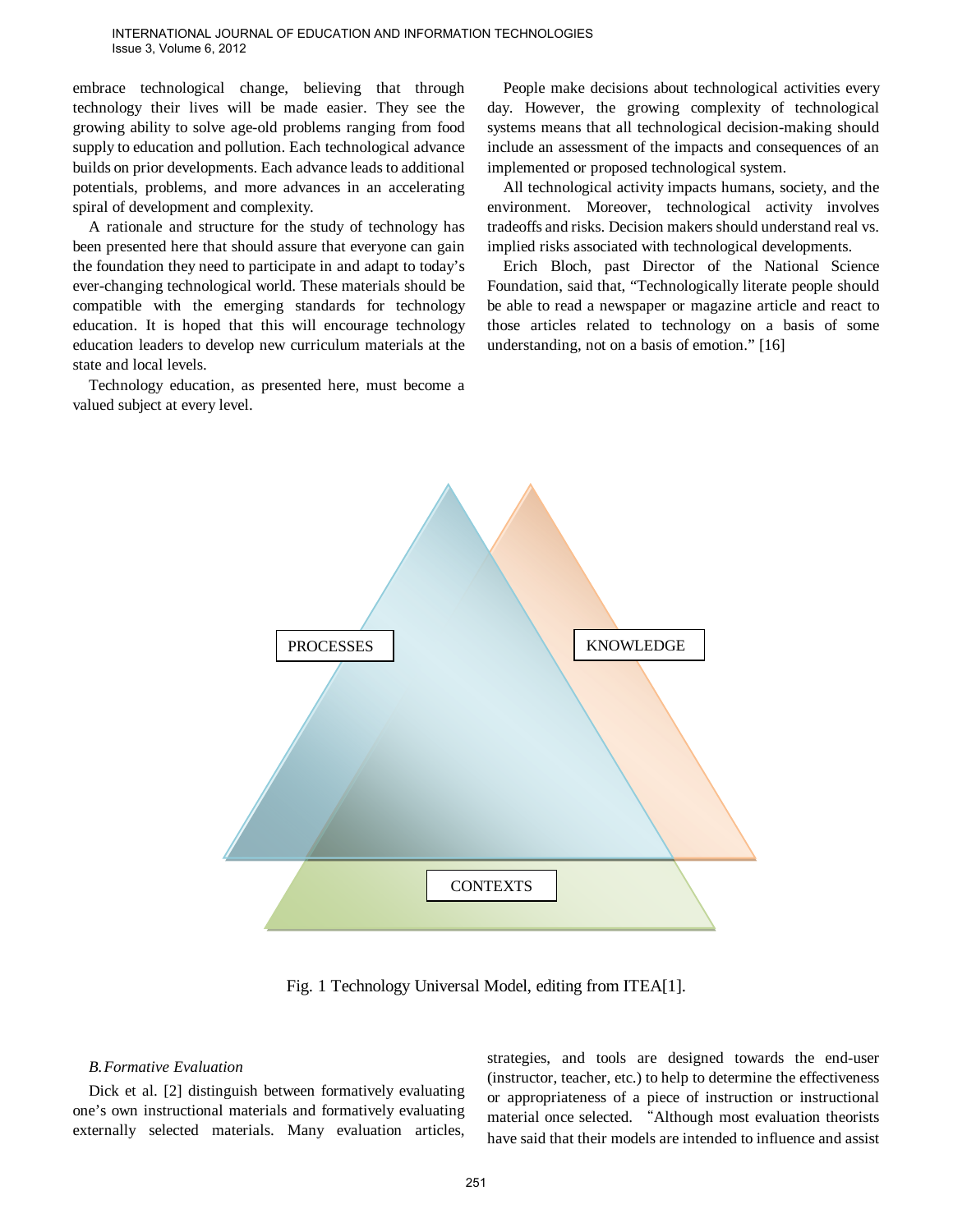audiences, for the most part the nature and the role of these audiences has been given little or no special emphasis"[3] The author's interest focused on the formative evaluation of instruction by the designer or developer within the context of the instructional design process. This study was helping designers and developers incorporate the step of formative evaluation of integrating immerging technology into formal into their design process for the purpose of improvement, not leaving it to the end-user to determine appropriate fit.

TenBrink [4] identifies three things that a model of the process of evaluation should do:

- 1. Clearly specify each step in the process of evaluation
- 2. Be applicable to all types of evaluation problems
- 3. Be easy to understand and easy to use

Tessmer [5] notes that all formative evaluations will follow these general steps:

- 1. Plan the evaluation
- 2. Introduce the evaluation to participants
- 3. Conduct the evaluation
- 4. Gather and organize data
- 5. Make data-based revisions
- 6. Evaluate revised version (if possible)

Most formative evaluations follow the same procedures. However, what was found when reviewing the literature to find the most comprehensive formative evaluation on which to base a tool was that no one model contained all steps that the author felt was necessary. Some steps might be considered optionally.

#### *C.Evaluation*

In this session, evaluation types, models, approaches are reviewed. Although the words "type", "model", and "approach" are quite of often used interchangeably, they are distinctly different aspects of evaluation.

#### *D. Evaluation Types*

There are several basic types of evaluation: planning evaluation (discrepancy analysis), formative evaluation, summative evaluation, predictive evaluation, informal evaluation and formal evaluation.

A Planning Evaluation helps in determining a project's goals, objectives, strategies, and timelines.

Formative evaluation is a systematic and empirical process. Formative evaluation is part of the instructional design process, and can be a "cost-saving measure to economically 'debug' instruction and increase client satisfaction. The formative evaluation process also gives the evaluator the opportunity to evaluate the evaluation instruments, as well as the instruction. Learners can pinpoint confusing questions and tasks, as well as point out problems on an attitude survey. The expert review is a phase conducted very early in the formative evaluation process, while the materials are in their roughest stages. There are several types of expert reviewers: subject-matter (content) expert reviewers; teacher, parent, or instructor expert reviewers; technical (production) expert reviewers; instructional design or learning specialist expert reviewers, and subject sophisticates. The purpose of the one-to-one evaluations is "to identify and remove the most obvious errors in the instruction, and to obtain initial performance indications and reactions to the content by learners" [2]. Small group evaluations answer use and implementation questions as well as effectiveness questions [5].

Field trials answer use and implementation questions as well as effectiveness questions [5]. The field trial (also called 'beta test' or 'field test') serves to see if changes made after the small group evaluation were effective and whether or not the instruction can be used effectively in its intended context (a situated evaluation).

Summative evaluations are usually conducted by outside evaluators, after a project or program's completion, for purposes of accountability.

Predictive evaluation is used to improve ones chances of being correct when making such guesses.

#### *E.Evaluation Models*

Evaluation models either describe what evaluators do or prescribe what they should do. Generally, evaluators are concerned with determining the value or current status of objects or states of affairs.

The term 'model' is used in two general ways.

(a) A prescriptive model, the most common type, is a set of rules, prescriptions, prohibitions, and guiding frameworks which specify what a good or proper evaluation is and how evaluation should be carried out. Such models serve as samples.

(b) A descriptive model is a set of statements and generalizations which describes, predicts, or explains evaluation activities. Such models are designed to offer a practical theory.

The importance of studying evaluation models is shown in a number of ways.

*1) Tyler's Model outline the seven steps:* 

- 1. Establish broad goals or objectives
- 2. Classify the goals or objectives
- 3. Define objectives in behavioral terms
- 4. Find situations in which achievement of objectives could be shown
- 5. Develop or select measurement techniques
- 6. Collect performance data
- 7. Compare performance data with behaviorally stated objectives

"Evaluation was viewed as a cycle that involved not only clarifying and measuring objectives but adapting teaching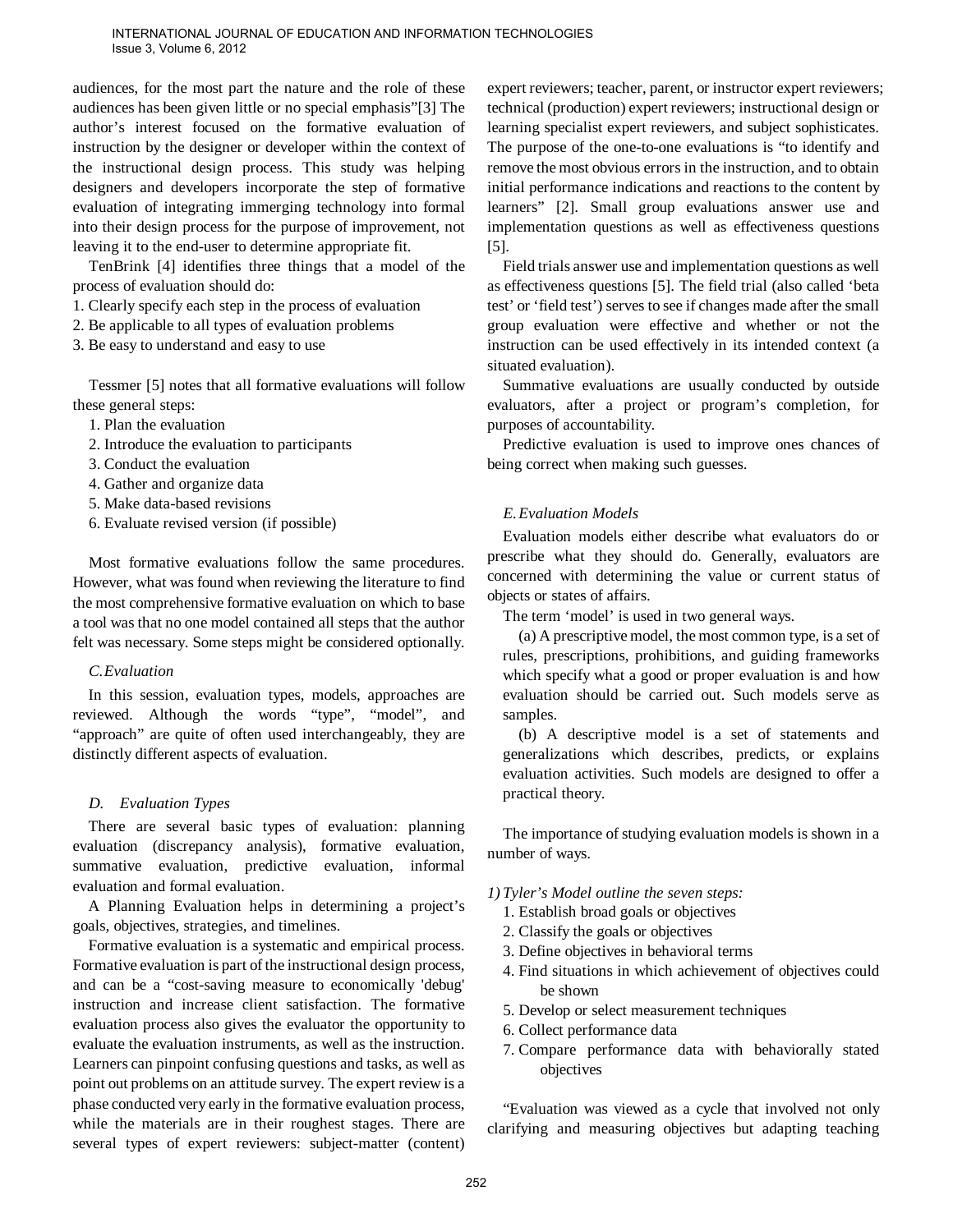methods and materials to make success more likely"[6]

The Metfessel and Michael Model identify the eight steps:

- 1. Involve the total school community as facilitators of program evaluation.
- 2. Formulate cohesive model of goals and specific objectives.
- 3. Translate specific objectives into a communicable form applicable to facilitating learning in the school environment.
- 4. Select or construct instruments to furnish measures allowing inferences about program effectiveness.
- 5. Carry out periodic observations using content-valid tests, scales, and other behavioral measures.
- 6. Analyze data using appropriate statistical methods.
- 7. Interpret the data using standards of desired levels of performance over all measures.
- 8. Develop recommendations for the further implementation, modification, and revision of broad goals and specific objectives

This model was heavily influenced by the work of Tyler. Its major contribution was in expanding the possibilities regarding alternative instruments.

#### *2) Hammond's Model*

Hammond [7] developed a three-dimensional cube (see Figure) that he called a "structure for evaluation". The cube was designed to help the evaluator search for factors contributing to the success and failure of educational activities [8].



Fig. 2The Hammond Model: A Structure for Evaluation

Alkin [3] identifies five areas of evaluation that attempt to

provide information to satisfy unique decision categories:

- 1. Systems assessment (Similar to context evaluation in the CIPP Model).
- 2. Program planning
- 3. Program implementation
- 4. Program improvement (Similar to process evaluation in the CIPP Model).
- 5. Program certification (Similar to product evaluation in the CIPP Model).

Pace and Friedlander (1978, p. 7) organize Alkin's Model this way:

Table 1Alkin's Evaluation Model presented by Pace & Friedlander

| <b>Friedianuer</b>    |                     |
|-----------------------|---------------------|
| Decision Area         | Type of Evaluation  |
| Problem selection     | Needs assessment    |
| Program selection     | Program planning    |
| Program               | Implementation      |
| operationalization    | evaluation          |
| Program               | Progress evaluation |
| improvement           |                     |
| Program certification | Outcome evaluation  |

#### *3) Stufflebeam's CIPP Model*

The CIPP Model (Context, Input, Process, and Product) can be used for both formative and summative evaluation[8]. Perhaps the most significant characteristic of CIPP is that it makes provision for holistic evaluation. Its elements are systems oriented, structured to accommodate universal evaluation needs. They also notes the rarity of an evaluation model that offers process evaluation, as this one does.

- Context evaluation, to serve planning decisions [8] –"is intended to describe the status or context or setting so as to identify theunmet needs, potential opportunities, problems, or program objectives that will be evaluated" [6].
- Input evaluation, to serve structuring decisions [8] –"the evaluator provides information to help the decision maker select procedures and resources for designing or choosing appropriate methods and materials" [6].
- Process evaluation, to serve implementing decisions [8] – "making sure that the program is going as intended, identifying defects or strengths in the procedures" [6].
- $\bullet$  Product evaluation, to serve recycling decisions [8] "a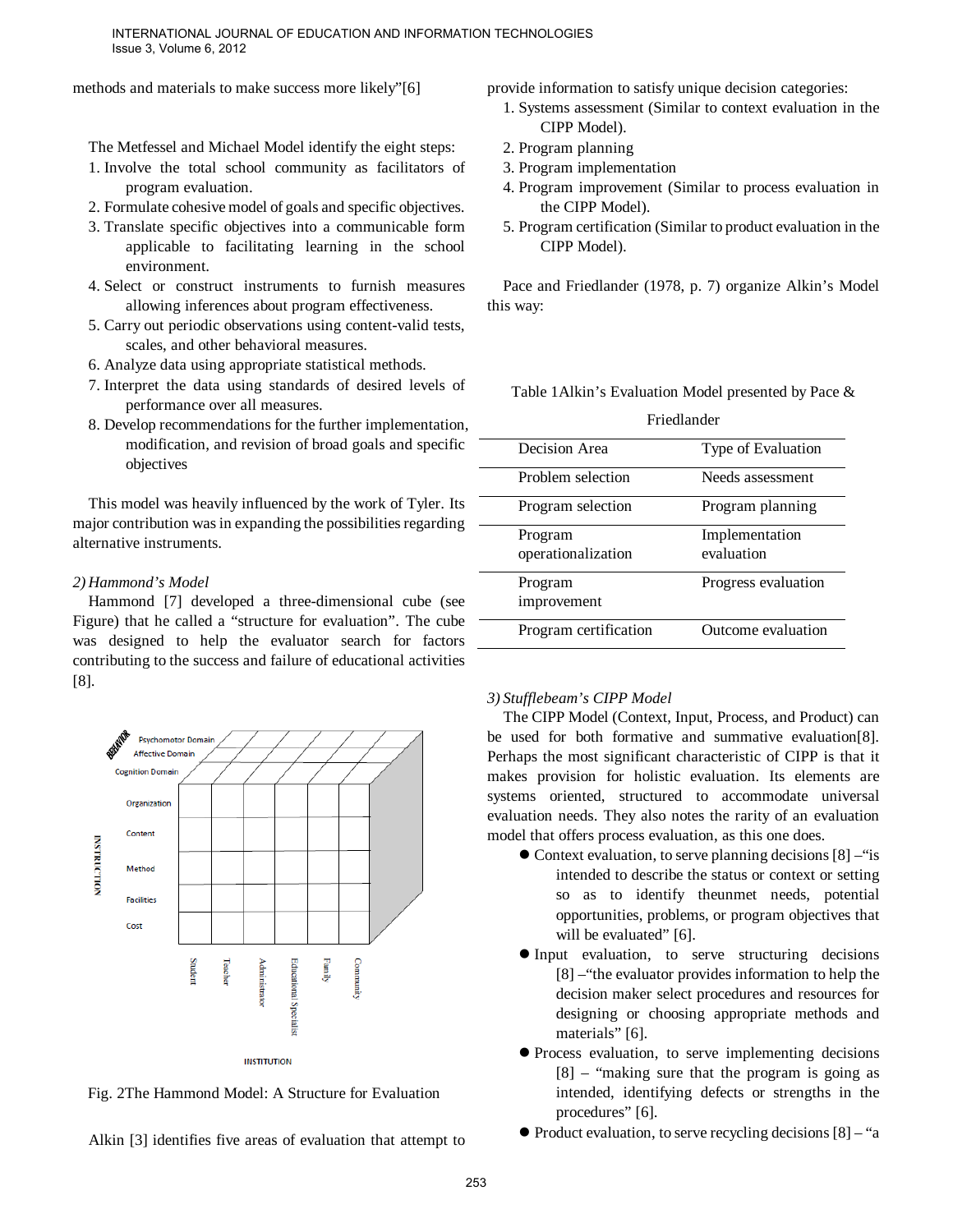combination of Alkin's progress and outcome evaluation stages" [6]that serves to judge program attainments.

The CIPP model deals with products or outcomes not only at the conclusion of the program but also at various points during the program. Outcomes are then related to objectives; differences are noted between expected and actual results; and the decision maker decides to continue, terminate, or modify the program

#### *4) Management Model of Evaluation*

The Management Model of Evaluation [9] is cyclical in nature. One can enter the process at any point, although each stage builds on another. Harpel notes that the "iterative nature of the model is self-correcting"[9], because eventually all steps will be addressed.

Managers must take into account the resources available and whether or not those resources were used to their best advantage while also keeping in mind the goals of the parent institution or organization. Results of a management evaluation are primarily reviewed by external decision-makers rather than internal program staff.



Fig. 3 Management Model of Evaluation

## *5) Tessmer's Formative Evaluation Planning Process*

Tessmer [5] outlines 11 steps that are necessary when planning an evaluation. Although not graphical, the steps are prescriptive in nature and this model constitutes one of only a few formative evaluation models.

- 1. Determine the goals of the instruction
- 2. Determine the resources for and constraints upon the evaluation
- 3. Obtain a complete task analysis of the instruction
- 4. Describe the learning environment
- 5. Determine the media characteristics of the instruction
- 6. Outline the information sought from the evaluation
- 7. Choose parts of the instruction for evaluation
- 8. Select the stages and subjects for the evaluation
- 9. Select the data gathering methods and tools for each stage
- 10. Plan the report(s) of the evaluation
- 11. Implement the evaluation

## *F.Approaches*

One of the few things these diverse approaches have in common is the idea that evaluation should determine the worth of the educational program.

In the system evaluation approach, the program is compared with another. Three components are studied by the evaluator to find this information:

- Inputs (the incoming qualities of the students)
- Operations (the characteristics of the program or set of experiences that are intended to promote the students' progress toward the desired aims)
- Outputs (the impact of the program on the participants' attainments of its objectives)

Determining the connections among these three components is the purpose of the Systems Analysis Approach.

The behavioral objectives approach has also been called the Goal-Oriented Approach, the Goal-Based Approach, the Objectives-Oriented Approach[8], the Tyler approach [10], and the Educational Psychology Model [6].

The decision-making approach has also been called the Decision-Oriented Approach, the Management-Oriented Approach<sup>[8]</sup>, and the Educational Decision Model<sup>[6]</sup>.

Goal-free evaluation is the evaluation of actual effects against a profile of demonstrated needs[11]. The value of Goal-free evaluation is not noticing what is expected, but noticing the unexpected.

Art criticism approach has also been called the Expert Approach or the Expertise-Oriented Approach [12]. Worthen and Sanders[12] identify theater critics, art critics, and literary critics as educational connoisseurs and critics. These experts offer direct and efficient application of expertise to that which is being evaluated.

This approach has also been called the Accreditation Approach, the Expertise-Oriented Approach [12], and the Professional Judgment Approach. As mentioned above, Worthen and Sanders combine the Art Criticism Approach and the Professional Review Approach into one approach called the Expertise-Oriented Approach. Worthen and Sanders identify formal and informal review systems, as well as ad hoc panel and ad hoc individual reviews. This approach focuses on the subjective professional expertise of experts for the purpose of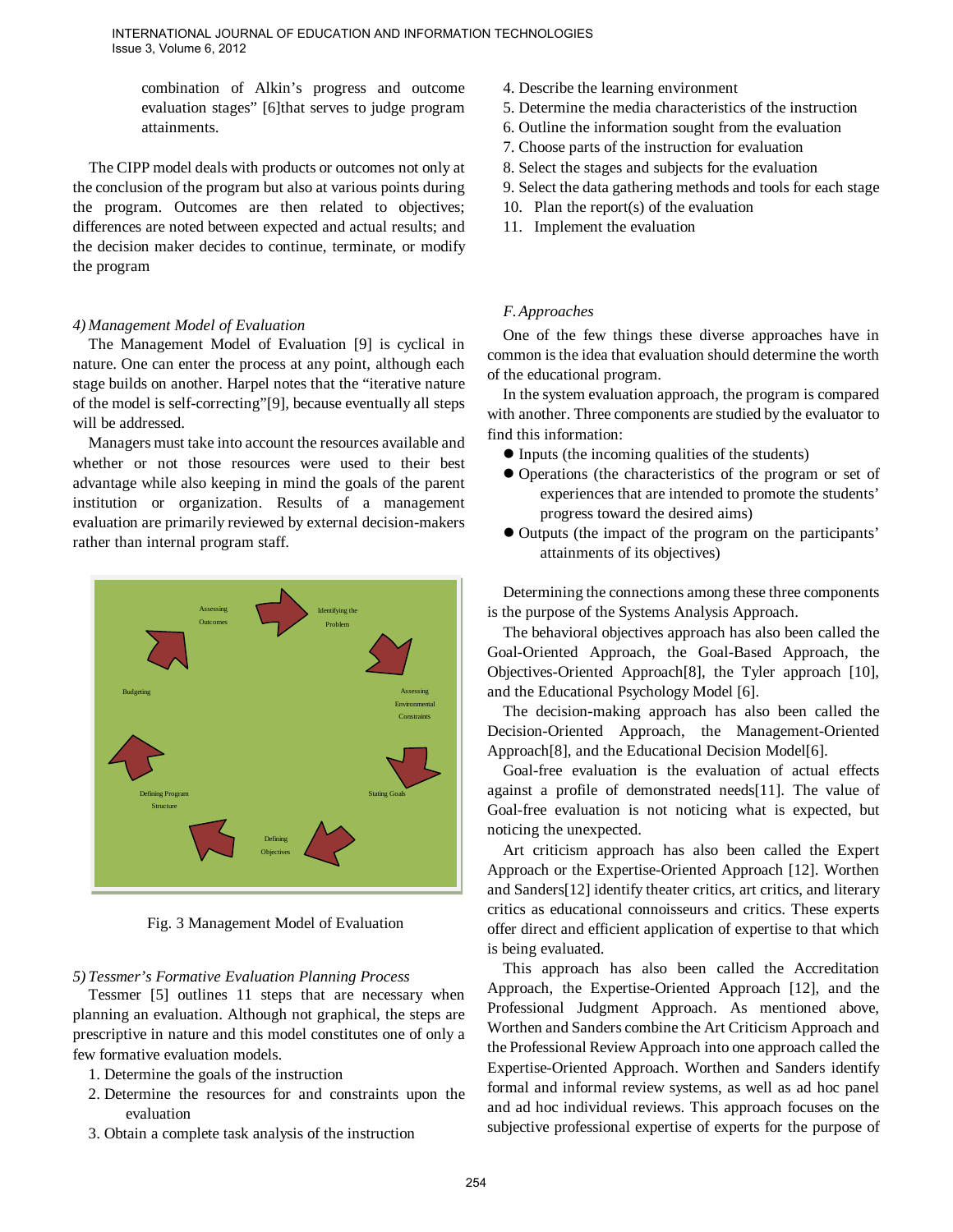#### passing judgment.

Quasi-Legal approach has also been called the Adversary Approach, the Judicial Approach, or the Adversary-Oriented Approach [12]. Several names associated with this approach are Rice, Wolf, Owens, Levine, and Kourilsky. The basis of this approach is to balance bias, rather than reduce it, by presenting both the positive and negative views in the evaluation [12].

Case study approach has also been called the Transaction Approach, the Naturalistic and Participant-Oriented Approach [12]. By "case study", they mean "an individual self-evaluation in which the student is both the recorder and reflector of his or her experience. The evaluator is an internal, not an external, evaluator. In this approach, evaluation has a strong possibility of being a learning activity.

#### III. PROBLEM SOLUTION

Based upon the evaluation characteristics of integrating emerging technology into formal curriculum, related literature were reviewed according to type, model and approach and organized as the proposed model.

## *A.Proposed evaluation model*

The following is the proposed prescriptive formative evaluation model, using the systems approach. The model incorporates the steps identified by Tessmer as being general to all formative evaluations, and honors the three guidelines proposed by TenBrink for a good evaluation model. Many of these steps can also be found in other models. (The referenced models with similar steps have been listed below each step.) These 14 steps condense the formative evaluation process into one that is comprehensive and manageable.

# *1) Clarify product/program goals and objectives*

Based upon reviewed literature: [Tyler Model (steps 1 and 2), Metfessel and Michael Model (step 2), Provus' iscrepancy Model (termed "standards"), Stake's Countenance Model (Step 1 – termed "program rationale"), Stufflebeam's CIPP Model, Walker's Evaluation Design Model (step 2), Tessmer's Formative Evaluation Planning Process (step 1), Evaluation Overview (step 1)]

*2) Define purpose of evaluation*

*a)Clarify evaluation type*

## *b)Clarify evaluation goals and objectives*

Based upon reviewed literature: [Walker's Evaluation Design Model (step 1), Tips for Conducting an Evaluation (step

1), Evaluation Overview (step 2), The Evaluation Process  $(\text{step } 1)$ ]

# *3) Determine evaluation questions*

Based upon reviewed literature: [Walker's Evaluation Design Model (under step 1), Tips for Conducting an Evaluation (step 1), Tessmer's Formative Evaluation Planning Process (step 6), Evaluation Overview (step 3), The Evaluation Process (step 2)]

*4) Plan the evaluation*

*a)Determine evaluator's role(s)*

# *b)b. Identify evaluation design*

Based upon reviewed literature: [Walker's Evaluation Design Model (step 6), Tips for Conducting an Evaluation (under step 2), Tessmer's Formative Evaluation Planning Process (step 8), Evaluation Overview (step 5)]

Select criteria, indicators, and data sources

Based upon reviewed literature: [Tyler Model (steps 4 and 5), Stake's Countenance Model (step 4), Walker's Evaluation Design Model (steps 4 and 5), Tips for Conducting an Evaluation (under step 2), Tessmer's Formative Evaluation Planning Process (step 9), Evaluation Overview (step 4), The Evaluation Process (steps 3 and 4)]

*5) Develop instruments*

Based upon reviewed literature: [Tyler Model (step 5), Metfessel and Michael Model (step 4), Tessmer's Formative Evaluation Planning Process (step 9), The Evaluation Process  $(\text{step } 5)$ ]

*6) Submit evaluation proposal*

*a)Determine time schedule*

*b)Determine budget*

*c) Submit evaluation plan, time schedule, budget, and instruments for feedback*

*7)*Make revisions to the evaluation proposal *(optionally)*

*8) Schedule appointments for evaluation*

*9) Conduct evaluation*

# *a)Revise evaluation instruments (optionally)*

Based upon reviewed literature: [Tyler Model (step 6), Metfessel and Michael Model (step 5), Stake's Countenance Model (step 3), Walker's Evaluation Design Model (step 7), Tips for Conducting an Evaluation (step 3), Tessmer's Formative Evaluation Planning Process (step 11), Evaluation Overview (step 6), The Evaluation Process (step 6)]

*10) Organize and analyze results*

Based upon reviewed literature: [Tyler Model (step 7), Metfessel and Michael Model (steps 6 and 7), Walker's Evaluation Design Model (step 8), Tips for Conducting an Evaluation (step 4), Evaluation Overview (steps 7 and 8), The Evaluation Process (steps 7 and 8)]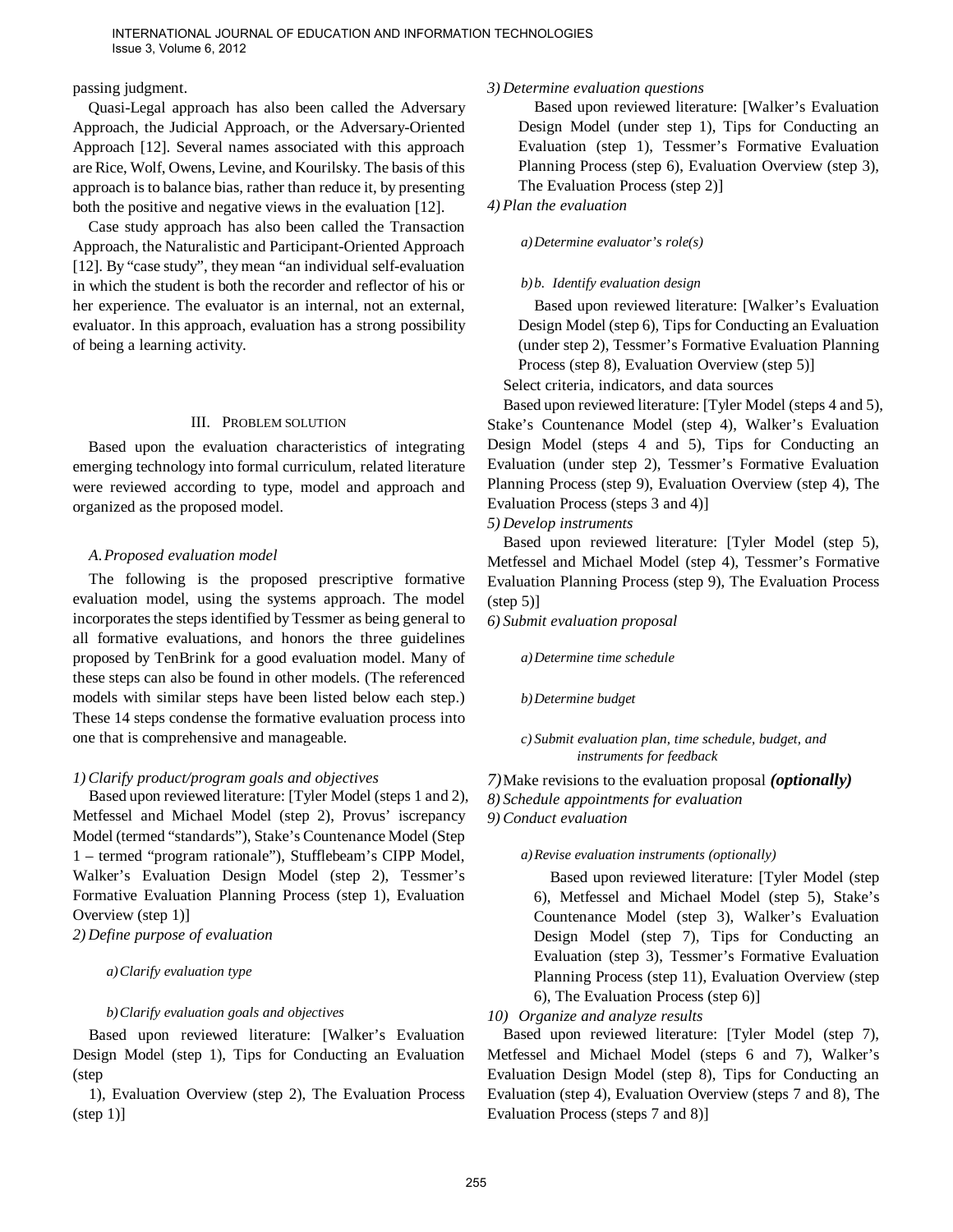#### *11) Report results*

Based upon reviewed literature: [Metfessel and Michael Model (step 8), Stake's Countenance Model (step 5), Walker's Evaluation Design Model (step 8), Tips for Conducting an Evaluation (step 5), Evaluation Overview (step 9), The Evaluation Process (step 10)]

#### *12) Revise instruction accordingly*

Based upon reviewed literature: [Evaluation Overview (step 10)]

#### *13) Publish results*

Based upon reviewed literature: [Walker's Evaluation Design Model (under step 8), Tips for Conducting an Evaluation (step 5), Evaluation Overview (step 9), The Evaluation Process (step 10)]

#### *B.Description of each proposed steps*

#### *1) Clarify product/program goals and objectives*

A prerequisite for evaluation is the development of a project plan with measurable objectives that are logically related to one another and to the goals and interventions defined in the project proposal. Stating goals can be done deductively or inductively. Deductively, stating goals results from translating the needs assessment into the mission of the institutional or organizational programs and activities. Inductively, stating goals results from assessing the institutional or organizational current programs and activities and determining the goals from those activities [9]. Harpel [9] writes, "Whereas the focus of the deductive approach is on the relationship between goal statements and students' needs, the inductive mode stresses the relation between goals and activities" (p. 26). Mager [13] also warns against confusing objectives with goals. Whereas goals are broad, objectives should be more specific and measurable.

Due to the importance of goal statements, everyone involved should be included in the formation and review of goals statements. An evaluation will best serve its clients when the goals and objectives have been negotiated with input from all relevant stakeholders. Unless using a goal-free approach, an evaluator should learn as much as he or she can about the background, goals, and objectives of the program being evaluated [14].

Harpel [9]identifies questions that test for the adequacy of goals:

- Does the goal address the needs of those who are served by the program?
- Does it relate to the activities of the program?
- Does it clearly identify the ideal result of the activities?
- Does the goal recognize the constraints of the environment (for instance, is it consistent with the purposes of the institution)?

#### *C.Define purpose of evaluation*

#### *1) Clarify evaluation type*

Work closely with all relevant stakeholders to determine what they hope to get out of the evaluation. Determining whether your evaluation is a formative or summative evaluation, or a process or outcome evaluation will help you determine the purpose(s) of your evaluation.

#### *2) Clarify evaluation goals and objectives*

Worthen and Sanders [12] distinguish between what evaluation is, "the act of rendering judgments to determine value", and what goals evaluation has (i.e. decision-making). The goals and objectives are the stated purposes of the evaluation, and include decision-making, problem identification, impact determination, and continued program improvement [14].

#### *D. Determine evaluation questions*

The evaluation questions determine what data needs to be gathered, when, and from whom. Having stakeholders give input into the process of determining evaluation questions helps to minimize the possibility of a fruitless or disappointing evaluation.

#### *E.Plan the evaluation*

Several authors have stressed the importance of evaluation planning [2, 5, 14]. A good evaluation plan should be developed before a project is implemented, should be designed in conjunction with the project investigators, and should ensure that the evaluation serves two broad purposes.

First, evaluation activities should provide information to guide the redesign and improvement of the intervention. Second, evaluation activities should provide information that can be used by both the project investigators and other interested parties to decide whether or not they should implement the intervention on a wider scale.

#### *1) Determine evaluator's role(s)*

A formative evaluator should be recognized as part of the program design team whose job is to acquire information that will help the design team improve the program. A clear distinction should be made between the role of the evaluator during the formative stage of the program and during the summative stage.

A formative evaluator should be knowledgeable in the areas of measurement and data analysis, but should also have a background in learning theory and experience in the construction of learning materials. The evaluator's role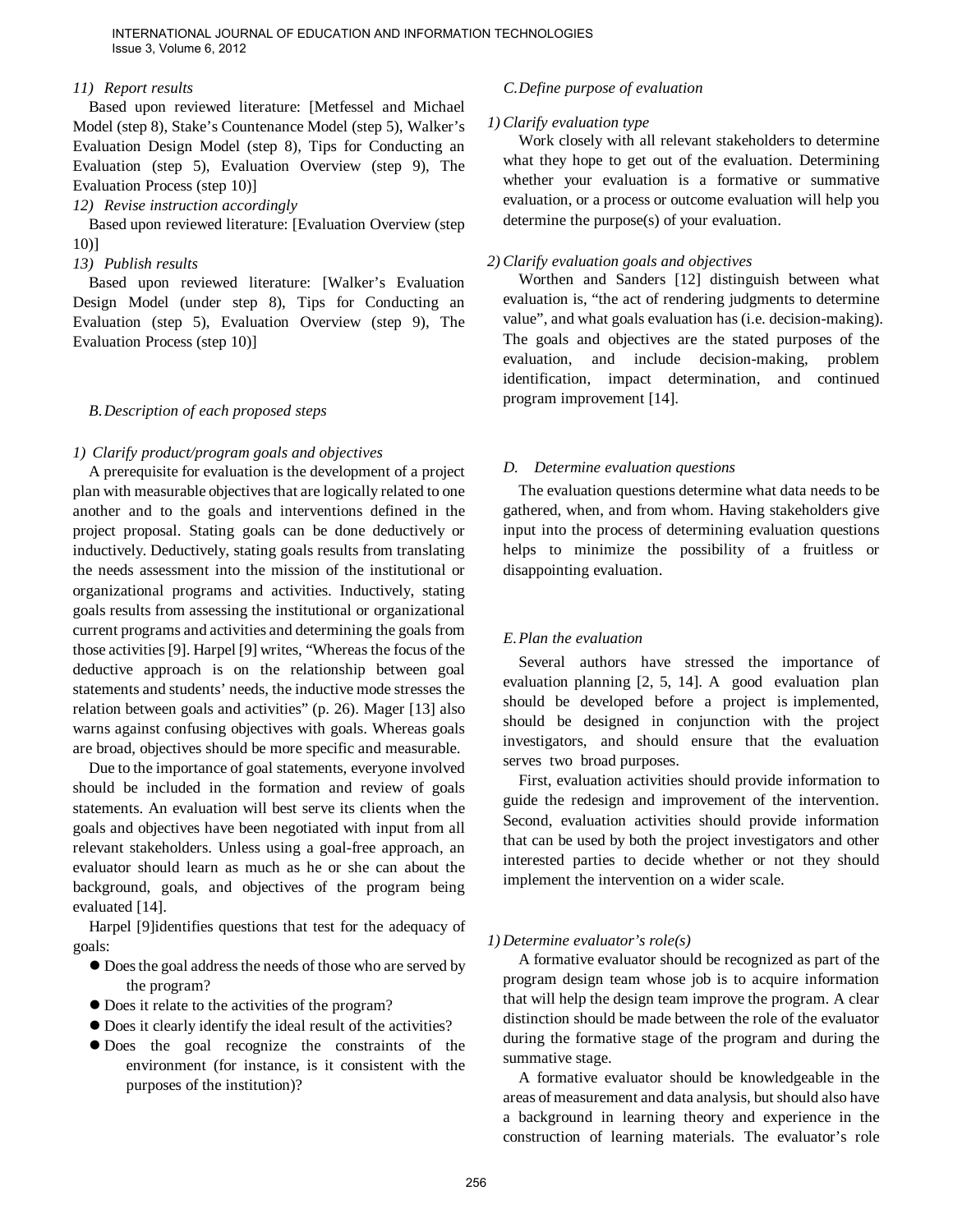should be as more than just the acquirer of useful information. The evaluator should explain to the design team the procedures involved in the evaluation, including data analysis, and should also help interpret the data from the evaluation. The evaluator's role could be as an asset not only in evaluation planning and data collection, but also in program revision.

#### *2) Identify evaluation design*

In this step, it is need to determine what data acquisition strategies will be used. Many evaluations fail due to inadequate research designs and poorly selected or constructed outcome measures.

The evaluation question(s) will help determine the most appropriate design. Understanding the strengths and weaknesses of various research designs will help evaluators match the research question with the best possible approach. The purpose of the evaluation should influence the design of the evaluation.

## *F. Select criteria, indicators, and data sources*

Before obtaining information, one must first know what judgments and/or decisions are to be made. Knowing what judgments and decisions are to be made not only aids in obtaining the right information, but also how and when to obtain the information [4]. Determine what data will be necessary to obtain in order to make informed decisions.

Dick [2] noted in his study of programmed instruction that the ability of the student mattered to the designer when considering the comments that student made. Determine if this might be a factor to you or the designers and administrators making decisions, and determine indicators and create instruments accordingly.

Determine what data is useful for the evaluation that already exists, and determine what new data will need to be collected. Failures in evaluative research are frequently due to a poor link between whatever was assessed and the goals of the program.

Thus, the first step in deciding on outcome measures must be to determine carefully what the program is meant to accomplish and exactly what changes would finally occur if it met its goals.

## *G. Develop instruments*

It is extremely important when developing instruments to get input from all relevant parties. The instruments need to gather data that is relevant and productive for those who designed and developed the product, and for those who will make decisions regarding the product. Dick et al. [2] speak to the design of formative evaluation instruments from an instructional design perspective, "Using the instructional strategy as the frame of reference for developing evaluation

instruments and procedures should help you avoid designing a formative evaluation that is either too narrowly focused or too broad". Good formative evaluation includes assessing both achievement and attitudes.

When measuring proficiency, standardized tests are useful. Outcome measures fall into one of three groups: direct measures of exactly what are trying to be changed, "off-the-shelf" measures that have been pretested in other settings, and "build-your-own" measures designed along with the study. The first two are obviously preferable, since negative results can then be attributed to the program" The key is to determine whether the instrument is valid for your purposes.

## *H. Submit evaluation proposal*

## *1) Determine time schedule*

The time needed for an evaluation depends on many factors, including (but not limited to): the number of steps to be incorporated, the type of steps to be incorporated, the number of participants selected, the participants' schedules, the evaluation budget, the time required to incorporate changes, and the overall product or project timeframe.

#### *2) Determine budget*

At a lesser cost? Can greater benefits be reaped at the same cost?

This is an area of cost analysis not currently incorporated in Determining the budget of an evaluation is a difficult task. A rough estimate could vary greatly depending on the type of project, the purpose of the evaluation and the depth of the evaluation. More specifically, determining the exact costs associated with an evaluation is an elusive task. There are the costs of adoption of a product/program, costs for human resources, and costs for material resources. There are differences between projected costs and actual costs, initial costs and ongoing costs.

Determining budgetary considerations (possible human and material resources) may be the first step in budgetary planning for an evaluation. Having a tool that could help to simplify the process of determining resources and costs might prove very useful. Exact cost estimates may never be able to be achieved, but is worthy of further research.

Another area of budgetary concern is cost efficiency/effectiveness (also known as cost-benefit analysis or systems analysis). Specifically, is what is gained worth the costs involved? Can the same rewards be reaped to the tool in its current design, although it is certainly a worthy undertaking. The tool's current goal of budget determination centers on the determination of factors directly related to implementing a formative evaluation of the program/product being developed: the time involved (human resources), the materials required (materials resources), and other miscellaneous or overhead expenses.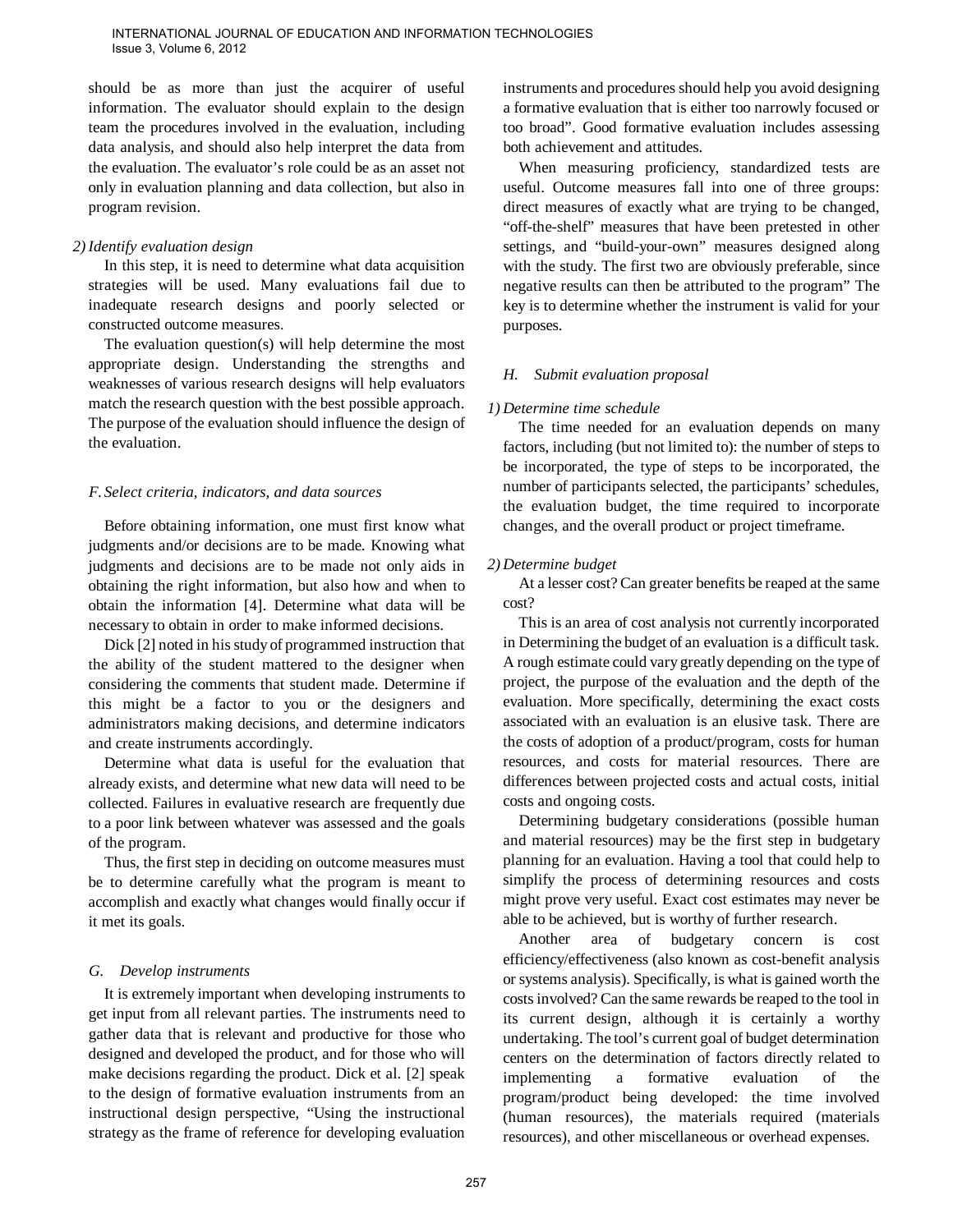## *3) Submit evaluation plan, time schedule, budget, and instruments for feedback.*

Feedback from stakeholders (whether management, the funding agency, or others involved less directly) as to the thoroughness, timeliness, and fiscal responsibility of the planned evaluation is much more acceptable at this stage than at a later stage. At this stage, comments or changes can be incorporated relatively easily. What one wants to avoid is conducting an evaluation that doesn't meet the purpose outlined due to the gathering of the wrong information, or the information was gathered at the wrong time, or a plan was accepted that could not be implemented due to financial restrictions.

#### *I. Make revisions to the evaluation proposal*

Feedback from all stakeholders (and especially those directly involved in the evaluation) may prompt a revision of the evaluation plan, time schedule, budget, instruments, or all of these. This step provides for revisions now, when such changes can be made relatively easily.

## *J. Schedule appointments for evaluation*

Identifying who will be involved, how, and when is an integral step in the process of the evaluation.

# *K.Conduct evaluation*

After conducting a portion of the evaluation, problems in question wording or instrument presentation may be realized. Identifying such problems and addressing them can make the information gathered during subsequent stages much more useful.

## *L. Organize and analyze results*

Organizing and analyzing the data can be done using several possible strategies. These may include describing, counting, coding, clustering, comparing, finding co-variation, and telling a story.

## *M. Report results*

Reporting evaluation results to relevant parties is a crucial step in the evaluation process. Designers, developers, and decision-makers will use the report to make improvements, revisions, and modifications to the instruction or materials. Administration, management, and funding agencies will use the report as documentation of the evaluation efforts and for funding considerations. Evaluation participants will view the report to see how their input affected the results. The importance in recognizing the report audience and their informational needs are serious. The best evaluation is totally useless if the reports are not read or are not understood by those responsible for making decisions or expected to make the changes. Very often reliance on a single report will prove inadequate because different populations have different needs for the degree of technical sophistication, comprehensiveness, and detail of information.

One should consider when developing appropriate reports for targeted audiences identifying the audience's special information needs. The most appropriate communication strategies for each audience should be identified as soon as possible. A timeline needs to be developed that will guide when specific information will be shared with targeted audiences especially as the reports relate to formative evaluation.

# *N.Revise instruction accordingly*

Determine if problems were due to a faulty program, to a faulty instrument, or both. Develop revision strategies and priorities.

# *O. Publish results*

Publishing or publicizing your results is an important step in the evaluation process. These results may be made available to outside, interested parties via journals, newsletters, web sites or other electronic venues, or other publications.

In addition to the steps outlined above, the following suggestions regarding formative evaluation are valuable to keep in mind. Four strategies are listed to ensure that evaluation activities are an integral part of any project.

- Establish a routine information system for the project, including inputs (time, resources), outputs (activities completed, student contact hours), and outcomes (student course grades, interim results of evaluation activities). Once established, a member of the project staff should be held responsible for keeping the information system up to date.
- Include evaluation activities in the project budget.
- Hold regularly scheduled monitoring and evaluation meetings for project staff.
- All those who work on a project should be familiar with the project objectives and how they will be evaluated.
- Encourage review and revision of the evaluation plan... Do not hesitate to revise aspects of the evaluation plan – to strengthen the research designs, select alternative indicators if the original ones are not sufficiently sensitive to project achievements, or incorporate the results of formative research.